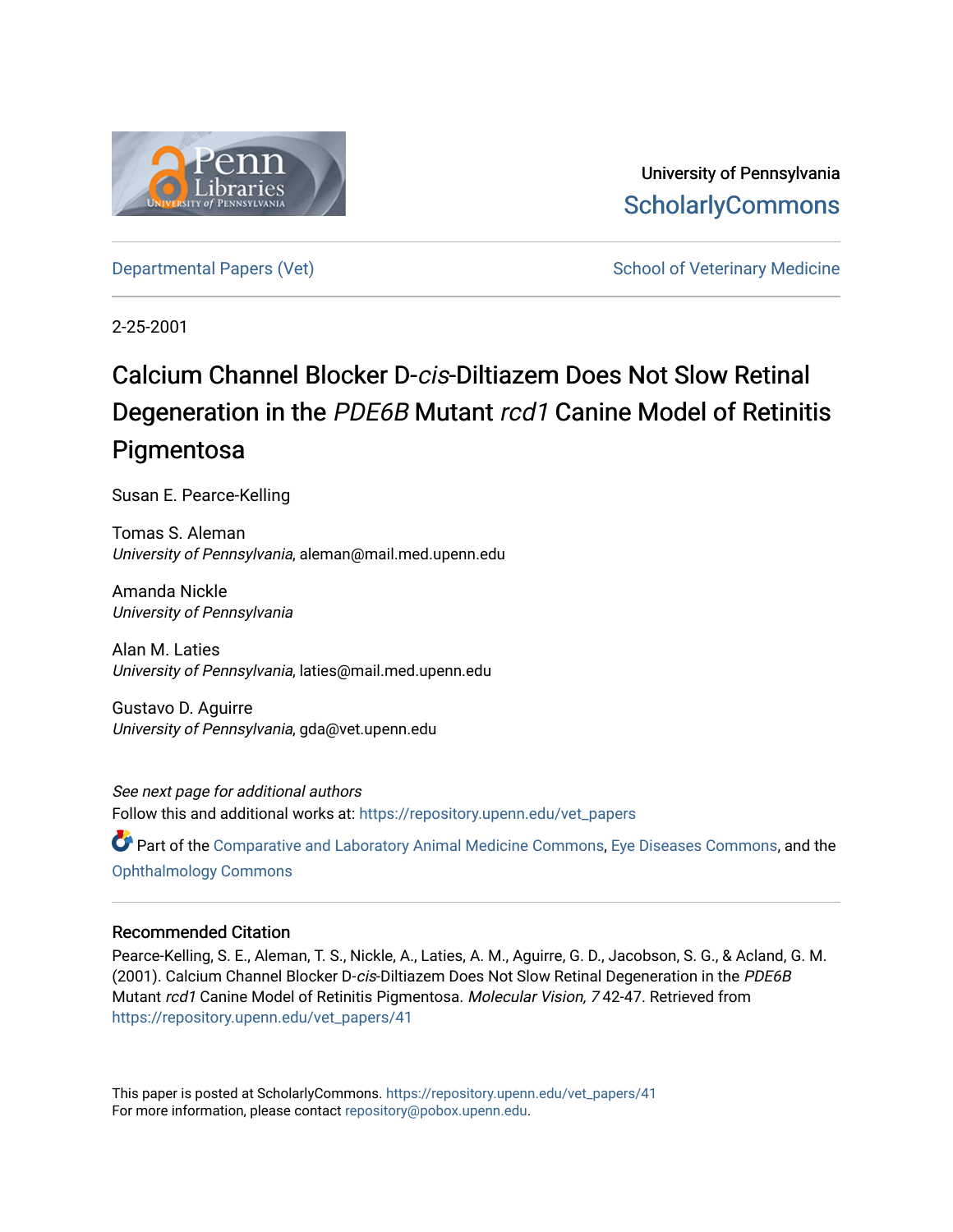## Calcium Channel Blocker D-cis-Diltiazem Does Not Slow Retinal Degeneration in the PDE6B Mutant rcd1 Canine Model of Retinitis Pigmentosa

## **Abstract**

Purpose: D-cis-diltiazem, a calcium channel blocker, has been reported to enhance photoreceptor survival in the rd mouse, a model of retinitis pigmentosa (RP) resulting from mutation of the PDE6B gene. We tested the hypothesis that diltiazem treatment would similarly rescue the canine rcd1 model of RP, which is also caused by a null mutation in the PDE6B gene.

Methods: D-cis-diltiazem was delivered orally twice daily to rcd1 affected dogs beginning at 4 weeks of age; untreated age-matched rcd1 dogs served as controls. At 14 weeks, electroretinograms (ERG) were performed on all animals; 14 dogs were euthanized at this age, and 2 dogs at 25 weeks of age. Eyes were enucleated, fixed, and processed for routine histological examination.

Results: No significant differences were found in ERG or histopathologic parameters between diltiazemtreated and untreated rcd1 dogs. Neither rcd1 group showed a rod b-wave; ERGs evoked by single white flashes (dark- or light-adapted) and flicker were also identical between groups. Similarly, treated and untreated animals did not differ in the degree of preservation of the photoreceptor layer, confirmed in cell counts within the outer nuclear layer.

Conclusions: Treatment of rcd1 affected dogs with D-cis-diltiazem did not modify the photoreceptor disease when results were assessed using either ERG or histopathologic criteria. The positive photoreceptor-rescue effect of calcium channel blockers reported in the rd mouse was thus not generalizable to another species with retinal degeneration due to mutation in the PDE6B gene. Caution needs to be exerted in extrapolation to the comparable human forms of RP.

## **Disciplines**

Comparative and Laboratory Animal Medicine | Eye Diseases | Medicine and Health Sciences | Ophthalmology | Veterinary Medicine

## Author(s)

Susan E. Pearce-Kelling, Tomas S. Aleman, Amanda Nickle, Alan M. Laties, Gustavo D. Aguirre, Samuel G. Jacobson, and Gregory M. Acland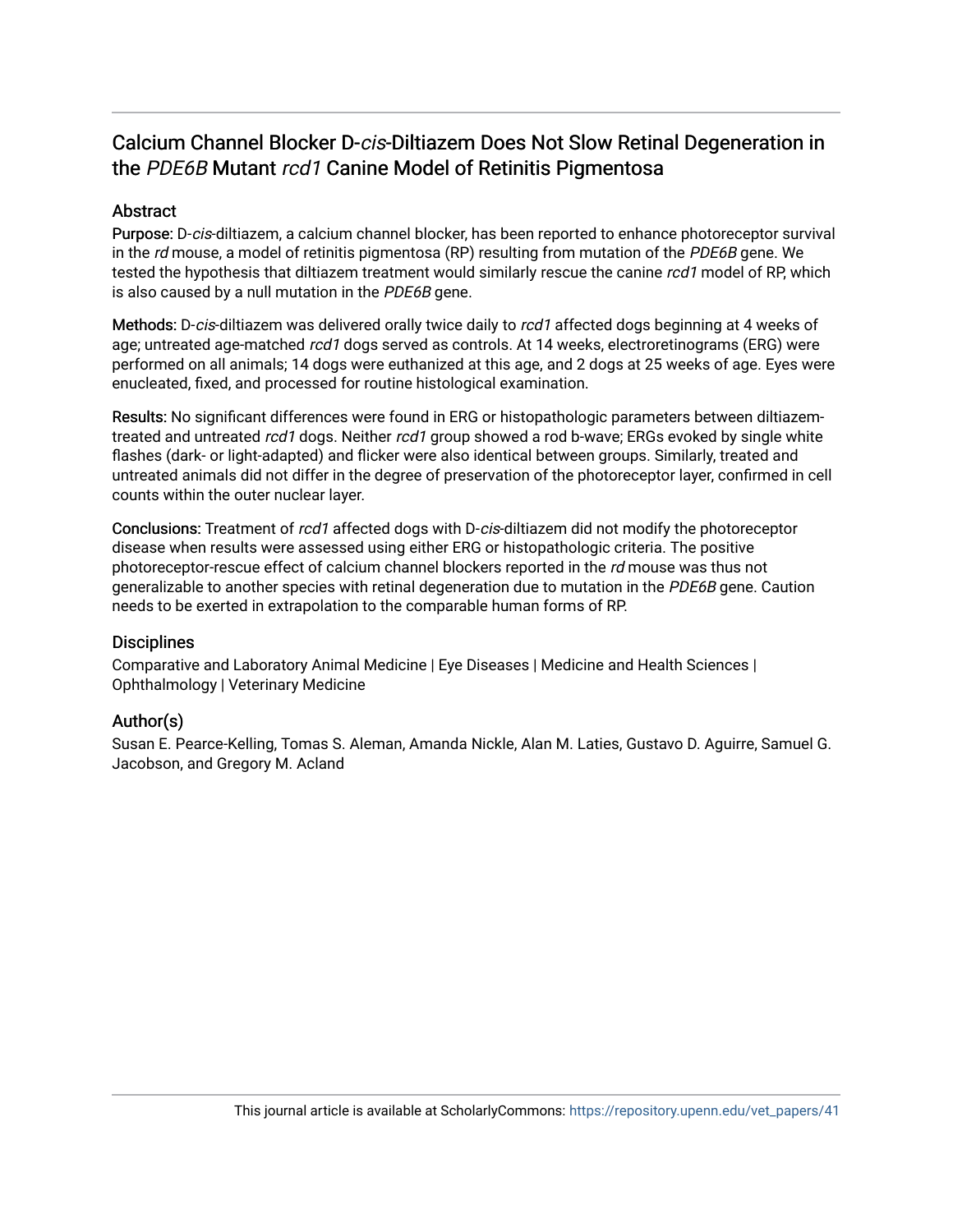## **Calcium channel blocker D-***cis***-diltiazem does not slow retinal degeneration in the** *PDE6B* **mutant** *rcd1* **canine model of retinitis pigmentosa**

 $\bf{S}$ usan E. Pearce-Kelling,<sup>1</sup> Tomas S. Aleman,<sup>2</sup> Amanda Nickle,<sup>3</sup> Alan M. Laties,<sup>2</sup> Gustavo D. Aguirre,<sup>1</sup>Samuel G. **Jacobson,2 Gregory M. Acland1**

<sup>*IBaker Institute, College of Veterinary Medicine, Cornell University, Ithaca, NY; <sup>2</sup>Department of Ophthalmology, University of</sup> Pennsylvania, Philadelphia, PA; 3 Retinal Disease Studies Facility, University of Pennsylvania, Kennett Square, PA*

**Purpose:** D-*cis*-diltiazem, a calcium channel blocker, has been reported to enhance photoreceptor survival in the *rd* mouse, a model of retinitis pigmentosa (RP) resulting from mutation of the *PDE6B*gene. We tested the hypothesis that diltiazem treatment would similarly rescue the canine *rcd1* model of RP, which is also caused by a null mutation in the *PDE6B* gene.

**Methods:** D-*cis*-diltiazem was delivered orally twice daily to *rcd1* affected dogs beginning at 4 weeks of age; untreated age-matched *rcd1* dogs served as controls. At 14 weeks, electroretinograms (ERG) were performed on all animals; 14 dogs were euthanized at this age, and 2 dogs at 25 weeks of age. Eyes were enucleated, fixed, and processed for routine histological examination.

**Results:** No significant differences were found in ERG or histopathologic parameters between diltiazem-treated and untreated *rcd1* dogs. Neither *rcd1* group showed a rod b-wave; ERGs evoked by single white flashes (dark- or lightadapted) and flicker were also identical between groups. Similarly, treated and untreated animals did not differ in the degree of preservation of the photoreceptor layer, confirmed in cell counts within the outer nuclear layer.

**Conclusions:** Treatment of *rcd1* affected dogs with D-*cis*-diltiazem did not modify the photoreceptor disease when results were assessed using either ERG or histopathologic criteria. The positive photoreceptor-rescue effect of calcium channel blockers reported in the *rd* mouse was thus not generalizable to another species with retinal degeneration due to mutation in the *PDE6B* gene. Caution needs to be exerted in extrapolation to the comparable human forms of RP.

Finding treatments that would slow progression of the relentless loss of vision in human retinitis pigmentosa (RP) is a major goal of research into these genetically heterogeneous inherited retinal degenerations. The ideal therapy would be simply and safely administered and would be immediately available for use by patients. Hope was raised recently that one such pharmaceutical treatment for RP may be forthcoming with the report that D-*cis*-diltiazem, an available oral calcium channel blocker used for human cardiac disease, may have efficacy to rescue photoreceptors in the *rd* (retinal degeneration) mouse model of human RP [1]. The pathophysiology of retinal degeneration in the *rd* mouse has been explored over decades, and the molecular basis of the disease is now known to be a mutation in the *PDE6B* gene [2-6]. An advantage of discovering measurable benefit in this murine model of RP is that testing can be promptly advanced to a large animal model, the *rcd1*(rod-cone dysplasia 1) dog, also known to have severe retinal degeneration caused by a similar deficiency in cyclic guanosine monophosphate (cGMP)-phosphodiesterase (PDE) activity resulting from an autosomal recessive *PDE6B* mutation [7-10]. Further, if therapeutic effect is mutant gene-specific, there are RP patients known to share the same molecular causation [6,11-13].

Prompted by the report of neuroprotection with D-*cis*diltiazem in the *rd* mouse [1], we tested the hypothesis that rescue may be similarly detectable in the *rcd1* dog. Histopathologic and electroretinographic criteria were used to evaluate *rcd1* dogs fed the human cardiac medication (Cardizem<sup>™)</sup> during a relatively early period of the retinal disease in this species.

#### **METHODS**

*Animals:* All experimental procedures were conducted in accordance with institutional guidelines and those of the Institute for Laboratory Animal Research (Guideline for the Care and Use of Laboratory Animals) and the US Public Health Service (Public Health Service Policy on Humane Care and Use of Laboratory Animals). Seventeen *rcd1*-affected dogs were used for this study. The animals were the product of 4 different litters born within one month of each other, representing affected x affected and affected x carrier matings. Disease genotype of the latter group was established by molecular diagnostic testing for the mutation in *PDE6B* causing *rcd1* [14]. Schedules for initiation of dosing, electroretinography, enucleation, and termination of the study were adjusted so that animals of comparable ages were studied. The dogs were

Correspondence to: Samuel G. Jacobson, M.D., Ph.D., Scheie Eye Institute, Department of Ophthalmology, University of Pennsylvania, 51 North 39th Street, Philadelphia, PA 19104; Phone: (215) 662- 9981; FAX: (215) 662-9388; email: jacobsos@mail.med.upenn.edu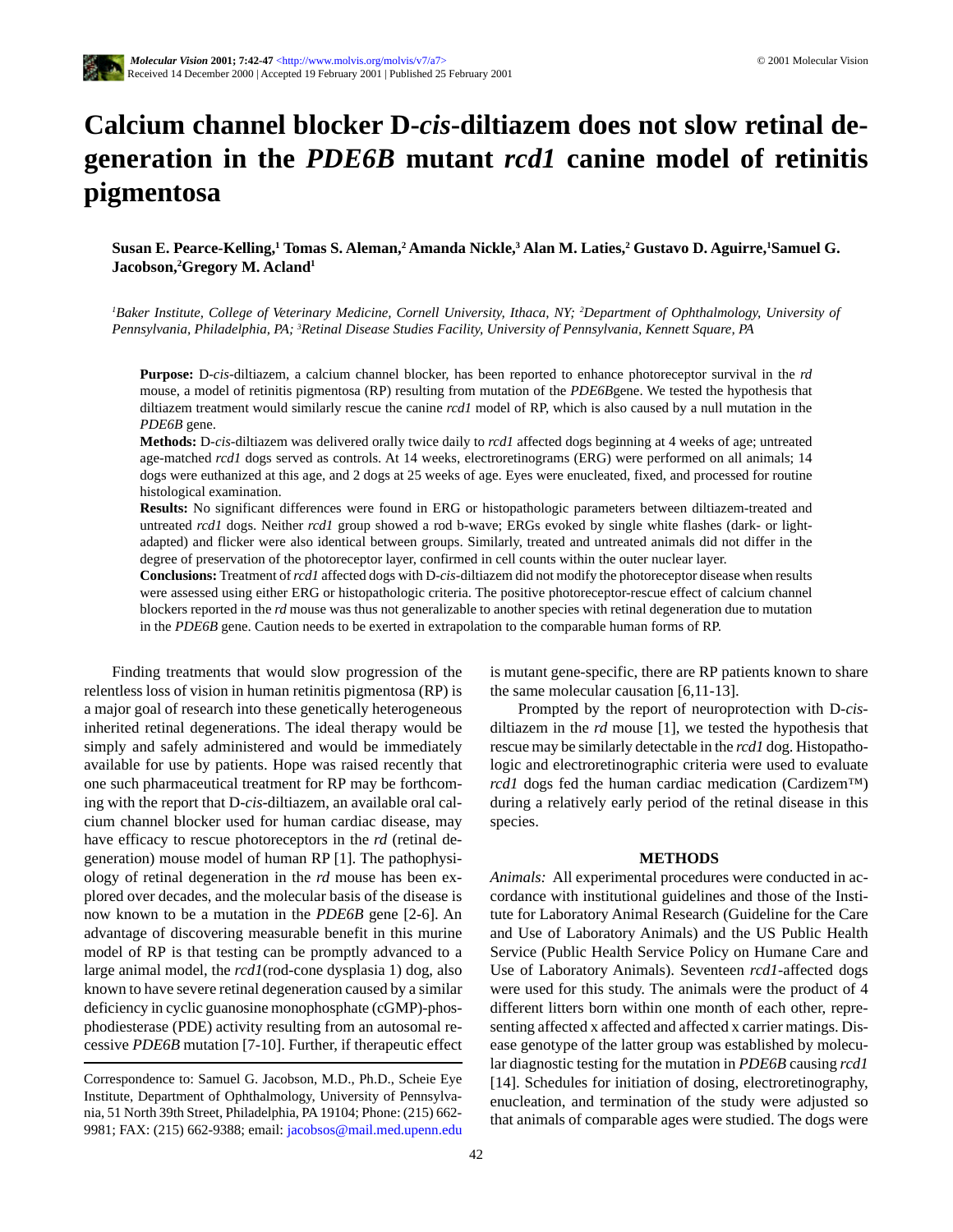maintained in indoor runs with controlled cyclic illumination. Following weaning from the mother, the dogs were fed *ad libitum* with commercial dog food diets (Purina Puppy Chow, Ralston Purina, St. Louis, MO; Hi Tor beef, Triumph Pet Industries, Warwick, NY).

*Treatment Regimen:* Beginning at 4 weeks of age, 10 *rcd1*-affected dogs had oral administration of D-*cis*-diltiazem (Cardizem™) tablets or sustained release capsules at a dose of 40 mg/kg/day (tablets  $=$  divided doses 2 times/day for 5 days; sustained release capsules = one time/day weekends). Seven age-matched *rcd1*-affected dogs served as untreated controls. At this age, the retinal photoreceptors show only the earliest stages of visual cell degeneration [8,15]. The daily dose and frequency of administration were approximately the same (40 mg/kg) as those used in the *rd* mouse (21 and 54 mg/ kg) study [1]. This dose is more than 6.6-10 fold higher than the dose currently used in the clinical management of dogs with cardiac disease (R. Gleed, Cornell University, personal communication, October 1999), and just below the 50 mg/kg single daily dose that produces severe toxicity in dogs when administered daily for 30 days (Hoechst Marion Roussel, personal communication, October 1999). Prior to the initiation of dosing, the dogs were weighed and amount of drug to be administered determined. This amount was adjusted on a weekly basis based on the animals' weight. Treatment was continued until 14 weeks of age (n=8) and 25 weeks of age  $(n=2)$ .

*Electroretinography:* Full field electroretinograms (ERG) were recorded on all 17 *rcd1*-affected dogs at about 14 weeks of age. For 10 of the dogs, this recording was after 10 weeks of treatment with D-*cis*-diltiazem and these results were com-



Figure 1. Rod, mixed cone-rod, and cone electroretinograms. Rod, mixed cone-rod, and cone electroretinograms in a representative normal dog and the untreated and D-*cis*-diltiazem-treated *rcd1-*affected dogs in this study. All ERG responses of *rcd1* dogs are shown by overlaying the waveforms from each group. Stimulus onset is at trace onset. Calibrations for amplitude and timing are below and to the right of the responses.

pared with ERGs from the group of untreated dogs (n=7). For the treatment group, no medication was given after the last dose on the day before ERG testing to permit time (>20 h) for drug clearance, which is reported to be about 2.5 h [16]. The ERGs were performed using a computer-based system (EPIC-XL, LKC Technologies, Inc., Gaithersburg, MD) and bipolar contact lens electrodes (Hansen Ophthalmics, Iowa City, IA). Animals were anesthetized with an intramuscular injection of acepromazine (0.08 mg/kg) followed by intravenous doses of ketamine (15 mg/kg). Pupils were dilated with cyclopentolate (1%) and phenylephrine (2.5%). In fully dark-adapted (overnight) dogs, a dim blue flash (W47A, -1.9 log scot-cd.s.m-2) was used to elicit a rod ERG b-wave. To elicit a maximal mixed rod and cone response, single white flashes of light (0.8 log scot-cd.s.m<sup>2</sup>) were used. Following light adaptation, cone ERGs were recorded on a rod desensitizing white background  $(1.5 \log \text{cd.m}^2 \text{ with } 1 \text{ Hz}; 0.6 \log \text{cd.m}^2 \text{ background with } 29)$ Hz); 5-20 responses were averaged for light-adapted recordings. Waveforms were measured conventionally [17]. Treated and untreated groups were compared using amplitude criteria with unpaired two-tailed t-tests. Results are presented as mean values±standard deviation (SD).

*Histopathology:* At 14 weeks of age (treated=8; untreated=6), and 25 weeks (treated=2), dogs were euthanized with a barbiturate overdose and their eyes enucleated and processed for microscopic examination. Both eyes from the dogs at the 14 week time point and one eye each from the dogs at the 25 week time point were fixed in Bouin's solution, embedded in paraffin, 5 µm sections were cut from the central (pupil/optic nerve) block and stained with hematoxylin and eosin. The fellow eyes from the two dogs at the 25 week time period were fixed in formaldehyde/glutaraldehyde and post fixed in osmium tetroxide. After embedding in Epon, 1 µm sections were cut from the central superior and inferior meridians, and stained with azure II, methylene blue. Fixation and sectioning methods are published [18].

Photoreceptor rescue was assessed by evaluating the structural integrity of the visual cell layer by an examiner masked as to the treatment status of the dogs. For quantitative evaluation of rescue, nuclei in the outer nuclear layer (ONL) were counted in three regions from both the superior and inferior quadrants (area 1 was central, area 2 was equatorial, and area 3 was peripheral). These areas are located within 2000 µm from the optic nerve head, midway between the optic nerve head and the ora serrata, and within 2000 µm from the ora serrata, respectively [19]. At three locations within each section, the number of rows of photoreceptor nuclei was counted [15] and the average of these values used in the analyses. Differences between treated and untreated groups both by retinal area, and for all areas, were analyzed using the unpaired twotailed t-test. Results are presented as mean values±SD.

### **RESULTS**

The medication was well tolerated in all but two of the treated dogs. One dog developed drug-associated toxicity 12 days after the start of dosing. This was characterized by depressed activity including inability to stand and walk, hypoten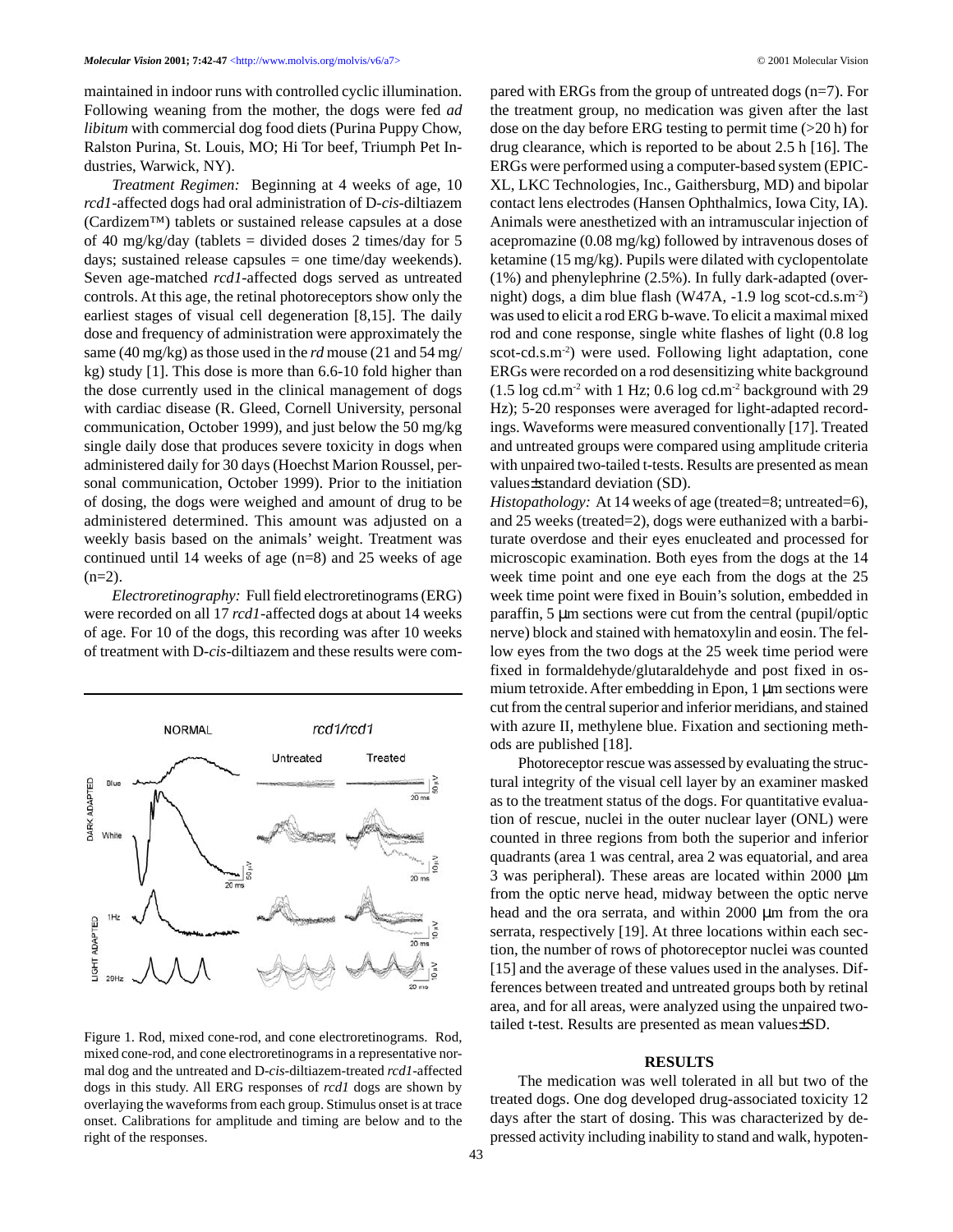sion, and labored breathing. These clinical signs lasted 5 days. Diltiazem treatment was discontinued when the adverse effects became apparent with no medication administered between days 12 through 21 of the study. Once treatment was resumed, there was no recurrence of the drug-associated reactions. A second dog showed similar but milder adverse effects beginning on drug day 24, and lasting 2 days. Treatment was withheld for 1 day, and the effects disappeared and did not recur after treatment was resumed.

Electroretinograms (ERGs) from a representative normal dog and the two groups of *rcd1*-affected dogs at 14 weeks of age are illustrated (Figure 1). The dim blue flash elicits a rod b-wave in the normal of about  $100 \mu V$  [20-23], but there was no detectable rod b-wave to this stimulus in either the diltiazem treated or untreated *rcd1*-affected dogs. The mixed rod and cone ERG in response to the bright white flash in the normal dog has an a-wave of 150  $\mu$ V and a b-wave of 250  $\mu$ V. Affected animals in both groups have very reduced but measurable b-waves. Cone ERG b-waves in response to the 1 Hz stimulus in the normal dog were about  $30 \mu V$  while affected animals had reduced amplitudes. Unlike the normal animal, dark- and light-adapted waveforms are very similar in affected animals suggesting a cone origin of the dark-adapted ERGs to the maximal stimulus. Responses to 30 Hz flicker were also reduced in amplitude compared to the normal. These findings confirm the presence of rod and cone functional abnormalities in the disease [24]. Inspection of the waveforms showed no obvious amplitude or timing differences between diltiazemtreated and untreated *rcd1*-affected dogs.

Histologic examination of the retinas showed no apparent differences in the structural preservation of the photoreceptor layer between treated and untreated *rcd1*-affected dogs (Figure 2). Normal control dogs had a well developed photo-



Figure 2. Normal and affected retinal histology. Retinal histology in a representative normal dog (age 21 weeks) and *rcd1*-affected dogs: one untreated animal (age 14 weeks) and two D-*cis*-diltiazem-treated animals (ages 14 and 25 weeks). Upper and lower panels represent superior and inferior regions of the retina (area 2), respectively. Calibration bar at lower right, 20 µm.

receptor layer with elongated inner and outer segments, and an ONL approximately 10 nuclei in thickness. In contrast, the *rcd1*-affected dogs, whether diltiazem treated or not, showed the same degree of photoreceptor and ONL loss at 14 weeks of age. In both groups, the outer segment layer was fragmented and, for the most part, lost, and the inner segments were diminutive. The remaining photoreceptors were mainly cones, and these appeared as broadened and club-shaped, possibly due to the disappearance from the photoreceptor mosaic of the adjacent rods which provided lateral support. In the 25 week old treated animals, there was further reduction in ONL thickness. Variation in outer segment length occurred between sections and retinal regions (at 14 and 25 weeks), but a qualitative survey showed no consistent differences between treated and untreated retinas at the ages examined.

ERG and histopathological data from all 14 week old *rcd1* affected dogs with and without diltiazem treatment are summarized in Figure 3. For the three measurable ERG responses (Figure 3A), the group treated with diltiazem (n=10) did not differ statistically from the group that was untreated  $(n=7)$ . Dark-adapted ERG b-wave amplitudes in response to the maximal white stimulus in untreated (14 $\pm$ 4  $\mu$ V) and treated (15 $\pm$ 8  $\mu$ V) animals were not significantly different (p=0.68). Lightadapted 1 Hz ERG amplitudes in the untreated  $(14\pm4 \,\mu\text{V})$  and treated (14±7 µV) groups were not different; 29 Hz amplitudes of the untreated (11 $\pm$ 4  $\mu$ V) and treated (11 $\pm$ 5  $\mu$ V) groups



Figure 3. ERG and retinal morphometric comparisons of treated and untreated dogs. ERG and morphometric comparisons of D-*cis*diltiazem-treated (white bars) and untreated (black bars) *rcd1*-affected dogs (14 weeks of age). **A**: Histograms of average ERG amplitudes for the three measurable responses. **B**: Histograms of average number of rows of photoreceptor nuclei remaining in *rcd1* dogs with or without D-*cis*-diltiazem treatment. Central (area 1), equatorial (area 2, as shown in Figure 2), and peripheral (area 3) regions were analyzed in both superior and inferior retina. Summary histograms of all data are at right. Error bars represent SD.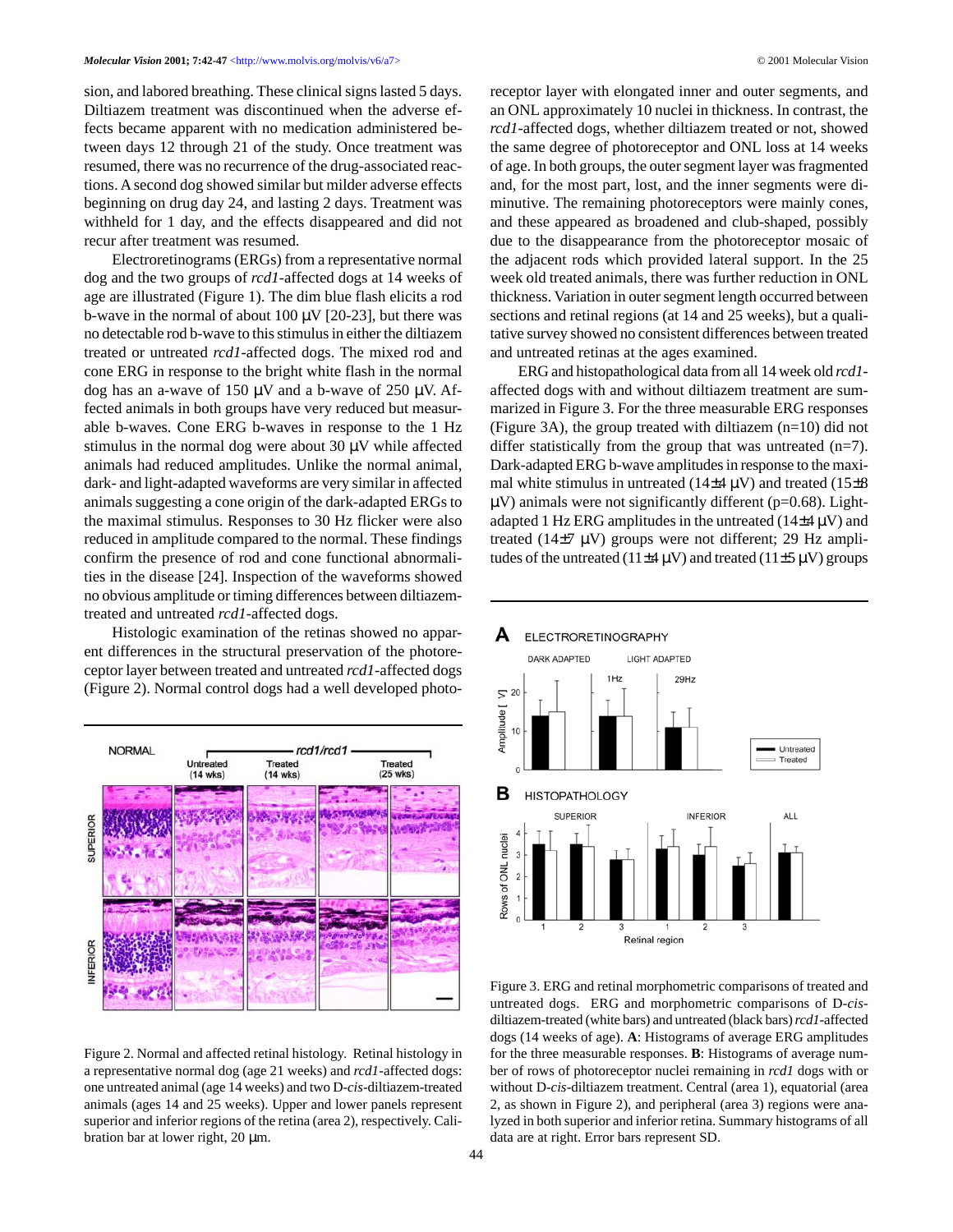were also not significantly different (p=0.9).

Morphometry (Figure 3B) was consistent with ERG. There was no statistically significant difference in rows of ONL nuclei between treated  $(n=10)$  and untreated  $(n=6)$  14 week old *rcd1*-affected dogs in any of the six retinal areas or in the combined totals of all retinal areas (Figure 3B). In no single area did the mean number of ONL nuclei in treated and untreated groups differ by more than 0.4 rows; in all six areas examined, there was no statistical difference between the groups (p=0.3 in all cases). When the retinal areas were combined and comparison made by groups, ONL nuclei in the treated (mean=3.1, SD=0.4 rows) and untreated  $(3.1\pm0.3 \text{ rows})$ groups also did not differ (p=0.9). In the two treated dogs examined at 25 weeks of age, the retinal disease had progressed still further, and the ONL was reduced to 1.5 and 1.6 rows of nuclei respectively. Untreated *rcd1*-affected animals at age 21 weeks (n=4) showed 2.0 rows of nuclei (SD=0.3); and at 27 weeks (n=1) there were 1.9 rows of nuclei. This degree of severity of the retinal degeneration in untreated animals was expected from the natural history of the disease previously described [8,15,25].

### **DISCUSSION**

Photoreceptor rescue by D-*cis*-diltiazem in the naturally-occurring *PDE6B* murine model of RP was the first successful use of a pharmaceutical to alter the abnormal cellular mechanisms resulting from a mutant gene causing retinal degeneration [1]. For this reason, it represented a landmark observation in the history of investigation of the cGMP cascade, its perturbation in disease, and strategies to modify the pathophysiology. The deficiency of c-GMP PDE in photoreceptors of the *rd* mouse resulting from a null mutation in the *PDE6B* gene leads to a cascade of events culminating in rod and then cone cell death [26]. The suspected mechanism of diltiazem's neuroprotective effect of photoreceptors involved a blockade of L-type voltage-gated calcium channels, theoretically preventing activation of apoptosis by high levels of calcium influx [1,27]. The present study began with the simple goal of confirming and extending the important initial observation in *rd* mice by applying the pharmaceutical treatment to a naturally-occurring canine disease with similar molecular causation. Because there are patients that share this molecular cause with the *rd* and *rcd1* animal models, proof that a calcium channel blocker rescued photoreceptors in both species could lend support to consideration of a clinical trial in this form of RP. It would seem prudent now, considering our negative result in the *rcd1* model, to perform further animal experiments, rather than accelerate forward to human intervention.

On the other hand, different results in different species must be viewed for the complexity that they represent. In the two sets of experiments in the *PDE6B* mutant animals, there are not only species differences but also model differences and variations in the exact conduct of the individual experiments, all of which could complicate comparison of final results. For example, D-*cis*-diltiazem provided measurable protection in later stages of the murine disease model [1]. It may be that this treatment can retard degeneration at ages greater than 25 weeks in the canine model. However, the absence of photoreceptor rescue in the *rcd1* dog in contrast to the *rd* mouse is not likely to be due to differences in either the initiation of dosing, or alternatively, differences in bioavailability of drug to the target tissue. The 4 week age chosen for the beginning of treatment in the dog is comparable to postnatal day 9 in the mouse. Both species display arrested retinal photoreceptor differentiation and the very early stages of rod cell death are apparent [6,15,20,28]. Likewise, the dosing used appears comparable in terms of actual daily drug administration. Evidence that we are close to the maximal tolerable dose is based not only on the information made available by the drug manufacturer (Hoechst Marion Roussel, personal communication, October 1999), but also on the fact that two dogs showed drugassociated toxicity, which disappeared with temporary cessation of therapy, but was definitely severe. Time was allowed for clearance of the drug from the circulation [16] before ERGs were performed, but whether there are more prolonged effects that could complicate interpretation of ERG results needs to be determined [1].

Whether providing confirmation or contradiction, studies like the present one represent an early attempt to follow a stepwise, conservative, and logical path en route to clinical trials of human retinal degeneration. Decades of basic and clinical scientific work in the field of retinal degenerations now permit comparing response to intervention in small animals with that in large animals having a similar molecular cause of disease before embarking on human trials. In this regard, we are not restricted to small and large animal models of human autosomal recessive RP due to *PDE6B* mutation. There are genetically-engineered murine and naturally-occurring avian forms of early-onset retinal degeneration from abnormal retinal guanylate cyclases [29,30], genetically-engineered murine and naturally-occurring canine models of autosomal recessive early-onset retinal degeneration from mutations in *RPE65* [31- 33], and certain genetically-engineered mice, rats, and swine with rhodopsin gene mutations modeling human dominant RP [34-36]. Promising results in murine and canine models of the *RP3* form of X-linked RP may also become the pre-clinical path for human trials of this severe form of retinal degeneration [37,38].

The current study represents to our knowledge the fourth report of use of calcium channel blockers to intervene in a hereditary retinal degeneration. The *Drosophila* retinal degeneration B (rdgB) mutant was reported to show successful rescue [39], while a line of P23H rhodopsin mutant rats were recently found to show no neuroprotective effect when the exact same protocol used in the *rd* mouse was studied in this animal model of RP [27]. In conclusion, our results should signal the beginning of greater depth of investigation of the effects of calcium channel blockers and related drugs in both the canine and murine *PDE6B* mutant models. The hope that an available oral medicine could slow the visual loss of this specific molecularly-defined subset of RP patients is too attractive to abandon without further study.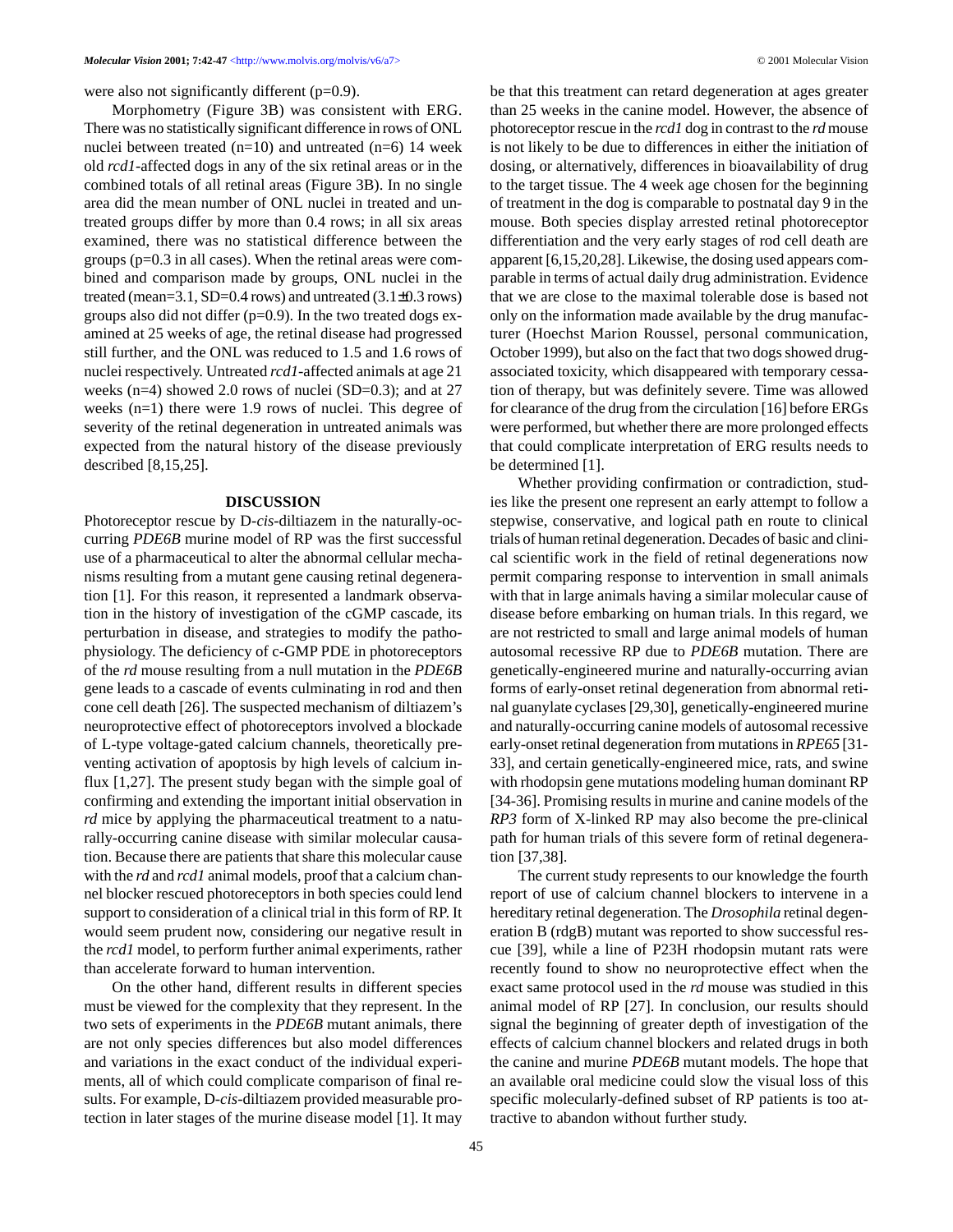### **ACKNOWLEDGEMENTS**

We thank Dr. A. V. Cideciyan for critical advice; Dr. J. Huang, Ms. E. Dale and Ms. L. Gardner for data processing; Mr. K. Watamura and Mr. D. Marks for preparation of graphics; and the staff of the RDS Facility for providing excellent animal care support. Supported by EY06855, EY13132, and EY05627; the Foundation Fighting Blindness; the Mackall Trust; and the Stephen Wynn and Elaine Wynn Charitable Foundation. SGJ is a Senior Scientific Investigator of Research to Prevent Blindness.

### **REFERENCES**

- 1. Frasson M, Sahel JA, Fabre M, Simonutti M, Dreyfus H, Picaud S. Retinitis pigmentosa: rod photoreceptor rescue by a calciumchannel blocker in the rd mouse. Nat Med 1999; 5:1183-7.
- 2. Farber DB, Lolley RN. Cyclic guanosine monophosphate: elevation in degenerating photoreceptor cells of the C3H mouse retina. Science 1974; 186:449-51.
- 3. Farber DB, Lolley RN. Enzymic basis for cyclic GMP accumulation in degenerative photoreceptor cells of mouse retina. J Cyclic Nucleotide Res 1976; 2:139-48.
- 4. Bowes C, Li T, Danciger M, Baxter LC, Applebury ML, Farber DB. Retinal degeneration in the rd mouse is caused by a defect in the beta subunit of rod cGMP-phosphodiesterase. Nature 1990; 347:677-80.
- 5. Pittler SJ, Baehr W. Identification of a nonsense mutation in the rod photoreceptor cGMP phosphodiesterase beta-subunit gene of the rd mouse. Proc Natl Acad Sci U S A 1991; 88:8322-6.
- 6. Farber DB. From mice to men: the cyclic GMP phosphodiesterase gene in vision and disease. The Proctor Lecture. Invest Ophthalmol Vis Sci 1995; 36:263-75.
- 7. Aguirre G, Farber D, Lolley R, Fletcher RT, Chader GJ. Rod-cone dysplasia in Irish setters: a defect in cyclic GMP in visual cells. Science 1978; 201:1133-4.
- 8. Aguirre G, Farber D, Lolley R, O'Brien P, Alligood J, Fletcher RT, Chader G. Retinal degeneration in the dog. III. Abnormal cyclic nucleotide metabolism in rod-cone dysplasia. Exp Eye Res 1982; 35:625-42.
- 9. Suber ML, Pittler SJ, Qin N, Wright GC, Holcombe V, Lee RH, Craft CM, Lolley RN, Baehr W, Hurwitz RL. Irish setter dogs affected with rod/cone dysplasia contain a nonsense mutation in the rod cGMP phosphodiesterase beta-subunit gene. Proc Natl Acad Sci U S A 1993; 90:3968-72.
- 10. Ray K, Baldwin, VJ, Acland GM, Blanton SH, Aguirre GD. Cosegregation of codon 807 mutation of the canine rod cGMP phosphodiesterase beta gene and rcd1. Invest Ophthalmol Vis Sci 1994; 35:4291-9.
- 11. McLaughlin ME, Sandberg MA, Berson EL, Dryja TP. Recessive mutations in the gene encoding the beta-subunit of rod phosphodiesterase in patients with retinitis pigmentosa. Nat Genet 1993; 4:130-4.
- 12. Danciger M, Blaney J, Gao YQ, Zhao DY, Heckenlively JR, Jacobson SG, Farber DB. Mutations in the PDE6B gene in autosomal recessive retinitis pigmentosa. Genomics 1995; 30:1- 7.
- 13. McLaughlin ME, Ehrhart TL, Berson EL, Dryja TP. Mutation spectrum of the gene encoding the beta subunit of rod phosphodiesterase among patients with autosomal recessive retinitis pigmentosa. Proc Natl Acad Sci U S A 1995; 92:3249-53.
- 14. Ray K, Tejero MD, Baldwin VJ, Aguirre GD. An improved diag-

nostic test for rod cone dysplasia 1 (rcd1) using allele-specific polymerase chain reaction. Curr Eye Res 1996; 15:583-7.

- 15. Schmidt SY, Aguirre GD. Reductions in taurine secondary to photoreceptor loss in Irish setters with rod-cone dysplasia. Invest Ophthalmol Vis Sci 1985; 26:679-83.
- 16. Piepho RW, Bloedow DC, Lacz JP, Runser DJ, Dimmit DC, Browne RK. Pharmacokinetics of diltiazem in selected animal species and human beings. Am J Cardiol 1982; 49:525-8.
- 17. Kemp CM, Jacobson SG. Rhodopsin levels in the central retinas of normal miniature poodles and those with progressive rodcone degeneration. Exp Eye Res 1992; 54:947-56.
- 18. Acland GM, Aguirre GD. Retinal degenerations in the dog. IV. Early retinal degeneration (erd) in Norwegian elkhounds. Exp Eye Res 1987; 44:491-521.
- 19. Aguirre G, Andrews L. Nomarski evaluation of rod outer segment renewal in a hereditary retinal degeneration. Comparison with autoradiographic evaluation. Invest Ophthalmol Vis Sci 1987; 28:1049-58.
- 20. Acland GM, Fletcher RT, Gentleman S, Chader GJ, Aguirre GD. Non-allelism of three genes (rcd1, rcd2 and erd) for early-onset hereditary retinal degeneration. Exp Eye Res 1989; 49:983-98.
- 21. Narfstrom K, Andersson BE, Andreasson S, Gouras P. Clinical electroretinography in the dog with ganzfeld stimulation: a practical method of examining rod and cone function. Doc Ophthalmol 1995; 90:279-90.
- 22. Yanase J, Ogawa H, Ohtsuka H. Rod and cone components of the dog electroretinogram during and after dark adaptation. J Vet Med Sci 1995; 57:877-81.
- 23. Yanase J, Ogawa H, Ohtsuka H. Scotopic threshold response of the electroretinogram of dogs. Am J Vet Res 1996; 57:361-6.
- 24. Aguirre GD, Rubin LF. Rod-cone dysplasia (progressive retinal atrophy) in Irish setters. J Am Vet Med Assoc 1975; 166:157- 64.
- 25. Farber DB, Danciger JS, Aguirre G. The beta subunit of cyclic GMP phosphodiesterase mRNA is deficient in canine rod-cone dysplasia 1. Neuron 1992; 9:349-56.
- 26. Lolley RN. The rd gene defect triggers programmed rod cell death. The Proctor Lecture. Invest Ophthalmol Vis Sci 1994; 35:4182- 91.
- 27. Bush RA, Kononen L, Machida S, Sieving PA. The effect of calcium channel blocker diltiazem on photoreceptor degeneration in the rhodopsin Pro23His rat. Invest Ophthalmol Vis Sci 2000; 41:2697-701.
- 28. Buyukmihci N, Aguirre G, Marshall J. Retinal degenerations in the dog. II. Development of the retina in rod-cone dysplasia. Exp Eye Res 1980; 30:575-91.
- 29. Semple-Rowland SL, Lee NR, Van Hooser JP, Palczewski K, Baehr W. A null mutation in the photoreceptor guanylate cyclase gene causes the retinal degeneration chicken phenotype. Proc Natl Acad Sci U S A 1998; 95:1271-6.
- 30. Yang RB, Robinson SW, Xiong WH, Yau KW, Birch DG, Garbers DL. Disruption of a retinal guanylyl cyclase gene leads to conespecific dystrophy and paradoxical rod behavior. J Neurosci 1999; 19:5889-97.
- 31. Redmond TM, Yu S, Lee E, Bok D, Hamasaki D, Chen N, Goletz P, Ma JX, Crouch RK, Pfeifer K. Rpe65 is necessary for production of 11-cis-vitamin A in the retinal visual cycle. Nat Genet 1998; 20:344-51.
- 32. Aguirre GD, Baldwin V, Pearce-Kelling S, Narfstrom K, Ray K, Acland GM. Congenital stationary night blindness in the dog: common mutation in the RPE65 gene indicates founder effect. Mol Vis 1998; 4:23 .
- 33. Veske A, Nilsson SE, Narfstrom K, Gal A. Retinal dystrophy of